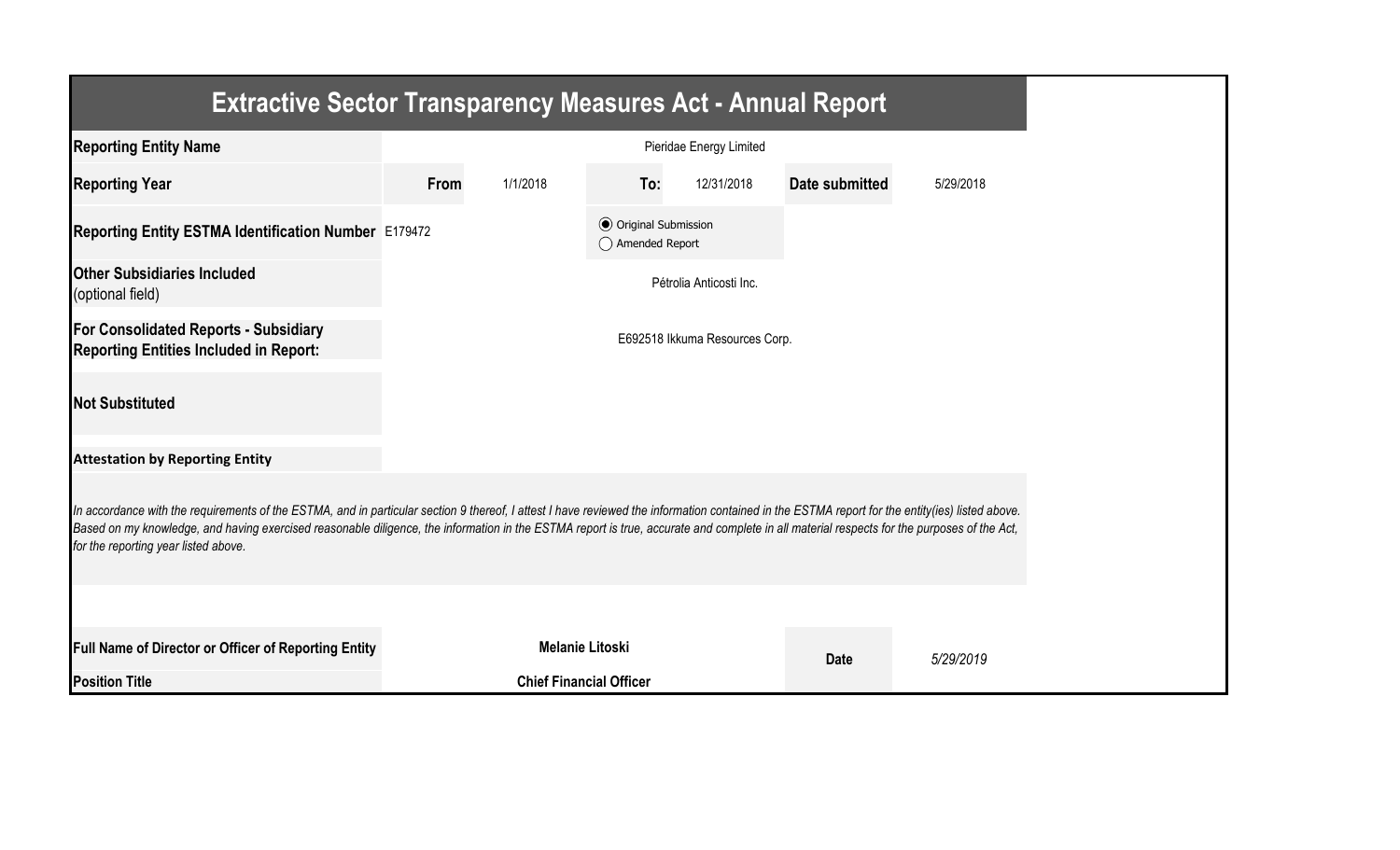| Extractive Sector Transparency Measures Act - Annual Report                                                                                                        |                                                                                  |                                                                                 |                    |            |                            |                                |                |                  |                                               |                                      |                                                                                                                   |  |
|--------------------------------------------------------------------------------------------------------------------------------------------------------------------|----------------------------------------------------------------------------------|---------------------------------------------------------------------------------|--------------------|------------|----------------------------|--------------------------------|----------------|------------------|-----------------------------------------------|--------------------------------------|-------------------------------------------------------------------------------------------------------------------|--|
| <b>Reporting Year</b><br><b>Reporting Entity Name</b><br><b>Reporting Entity ESTMA</b><br><b>Identification Number</b><br><b>Subsidiary Reporting Entities (if</b> | To:<br>From:<br>1/1/2018<br>Pieridae Energy Limited<br>E179472                   |                                                                                 |                    | 12/31/2018 | Currency of the Report CAD |                                |                |                  |                                               |                                      |                                                                                                                   |  |
| necessary)                                                                                                                                                         | E692518 Ikkuma Resources Corp.                                                   |                                                                                 |                    |            |                            |                                |                |                  |                                               |                                      |                                                                                                                   |  |
| <b>Payments by Payee</b>                                                                                                                                           |                                                                                  |                                                                                 |                    |            |                            |                                |                |                  |                                               |                                      |                                                                                                                   |  |
| Country                                                                                                                                                            | Payee Name <sup>1</sup>                                                          | Departments, Agency, etc<br>within Payee that Received<br>Payments <sup>2</sup> | Taxes              | Royalties  | Fees                       | <b>Production Entitlements</b> | <b>Bonuses</b> | <b>Dividends</b> | Infrastructure<br><b>Improvement Payments</b> | <b>Total Amount paid to</b><br>Payee | Notes <sup>34</sup>                                                                                               |  |
| Canada                                                                                                                                                             | Government of Alberta                                                            |                                                                                 |                    | 6,570,000  | 850,000                    |                                |                |                  |                                               |                                      | Includes payments made to Alberta<br>7,420,000 Energy Regulator, Government of Alberta<br>and Minister of Finance |  |
| Canada                                                                                                                                                             | Government of British Columbia                                                   |                                                                                 | 30,000             | 160,000    | 800,000                    |                                |                |                  |                                               |                                      | Includes payments made to Minister of<br>990,000 Finance for British Columbia and Minister<br>of Energy and Mines |  |
| Canada                                                                                                                                                             | <b>Clearwater County</b>                                                         |                                                                                 | 810,000            |            |                            |                                |                |                  |                                               |                                      | 810,000 Property Taxes                                                                                            |  |
| Canada                                                                                                                                                             | Municipal District of Bighorn No.8                                               |                                                                                 | 110,000            |            |                            |                                |                |                  |                                               |                                      | 110,000 Property Taxes                                                                                            |  |
| Canada<br>Canada                                                                                                                                                   | Municipal District of Greenview No. 16<br>Northern Rockies Regional Municipality |                                                                                 | 830,000<br>620,000 |            |                            |                                |                |                  |                                               |                                      | 830,000 Property Taxes<br>620,000 Property Taxes                                                                  |  |
|                                                                                                                                                                    |                                                                                  |                                                                                 |                    |            |                            |                                |                |                  |                                               |                                      |                                                                                                                   |  |
| Canada                                                                                                                                                             | Nova Scotia Utility and Review Board                                             |                                                                                 |                    |            |                            |                                |                |                  | 445,221                                       |                                      | 445,221 Project management and design<br>engineeering                                                             |  |
| Canada                                                                                                                                                             | Ministre des Finance du Québec                                                   | Ministère de l'Énergie et des<br>Ressources Naturelles                          |                    |            | 216,096                    |                                |                |                  |                                               |                                      | 216,096 Annuity and permits                                                                                       |  |
| Canada                                                                                                                                                             | Revenu Québec                                                                    |                                                                                 | 170,958            |            |                            |                                |                |                  |                                               |                                      | 170,958 Part XII.6 taxes                                                                                          |  |
|                                                                                                                                                                    |                                                                                  |                                                                                 |                    |            |                            |                                |                |                  |                                               |                                      |                                                                                                                   |  |
|                                                                                                                                                                    |                                                                                  |                                                                                 |                    |            |                            |                                |                |                  |                                               |                                      |                                                                                                                   |  |
|                                                                                                                                                                    |                                                                                  |                                                                                 |                    |            |                            |                                |                |                  |                                               |                                      |                                                                                                                   |  |
|                                                                                                                                                                    |                                                                                  |                                                                                 |                    |            |                            |                                |                |                  |                                               |                                      |                                                                                                                   |  |
|                                                                                                                                                                    |                                                                                  |                                                                                 |                    |            |                            |                                |                |                  |                                               |                                      |                                                                                                                   |  |
|                                                                                                                                                                    |                                                                                  |                                                                                 |                    |            |                            |                                |                |                  |                                               |                                      |                                                                                                                   |  |
|                                                                                                                                                                    |                                                                                  |                                                                                 |                    |            |                            |                                |                |                  |                                               |                                      |                                                                                                                   |  |
|                                                                                                                                                                    |                                                                                  |                                                                                 |                    |            |                            |                                |                |                  |                                               |                                      |                                                                                                                   |  |
|                                                                                                                                                                    |                                                                                  |                                                                                 |                    |            |                            |                                |                |                  |                                               |                                      |                                                                                                                   |  |
|                                                                                                                                                                    |                                                                                  |                                                                                 |                    |            |                            |                                |                |                  |                                               |                                      |                                                                                                                   |  |
|                                                                                                                                                                    |                                                                                  |                                                                                 |                    |            |                            |                                |                |                  |                                               |                                      |                                                                                                                   |  |
|                                                                                                                                                                    |                                                                                  |                                                                                 |                    |            |                            |                                |                |                  |                                               |                                      |                                                                                                                   |  |
|                                                                                                                                                                    |                                                                                  |                                                                                 |                    |            |                            |                                |                |                  |                                               |                                      |                                                                                                                   |  |
|                                                                                                                                                                    |                                                                                  |                                                                                 |                    |            |                            |                                |                |                  |                                               |                                      |                                                                                                                   |  |
|                                                                                                                                                                    |                                                                                  |                                                                                 |                    |            |                            |                                |                |                  |                                               |                                      |                                                                                                                   |  |
|                                                                                                                                                                    |                                                                                  |                                                                                 |                    |            |                            |                                |                |                  |                                               |                                      |                                                                                                                   |  |
|                                                                                                                                                                    |                                                                                  |                                                                                 |                    |            |                            |                                |                |                  |                                               |                                      |                                                                                                                   |  |
| <b>Additional Notes:</b>                                                                                                                                           |                                                                                  |                                                                                 |                    |            |                            |                                |                |                  |                                               |                                      |                                                                                                                   |  |